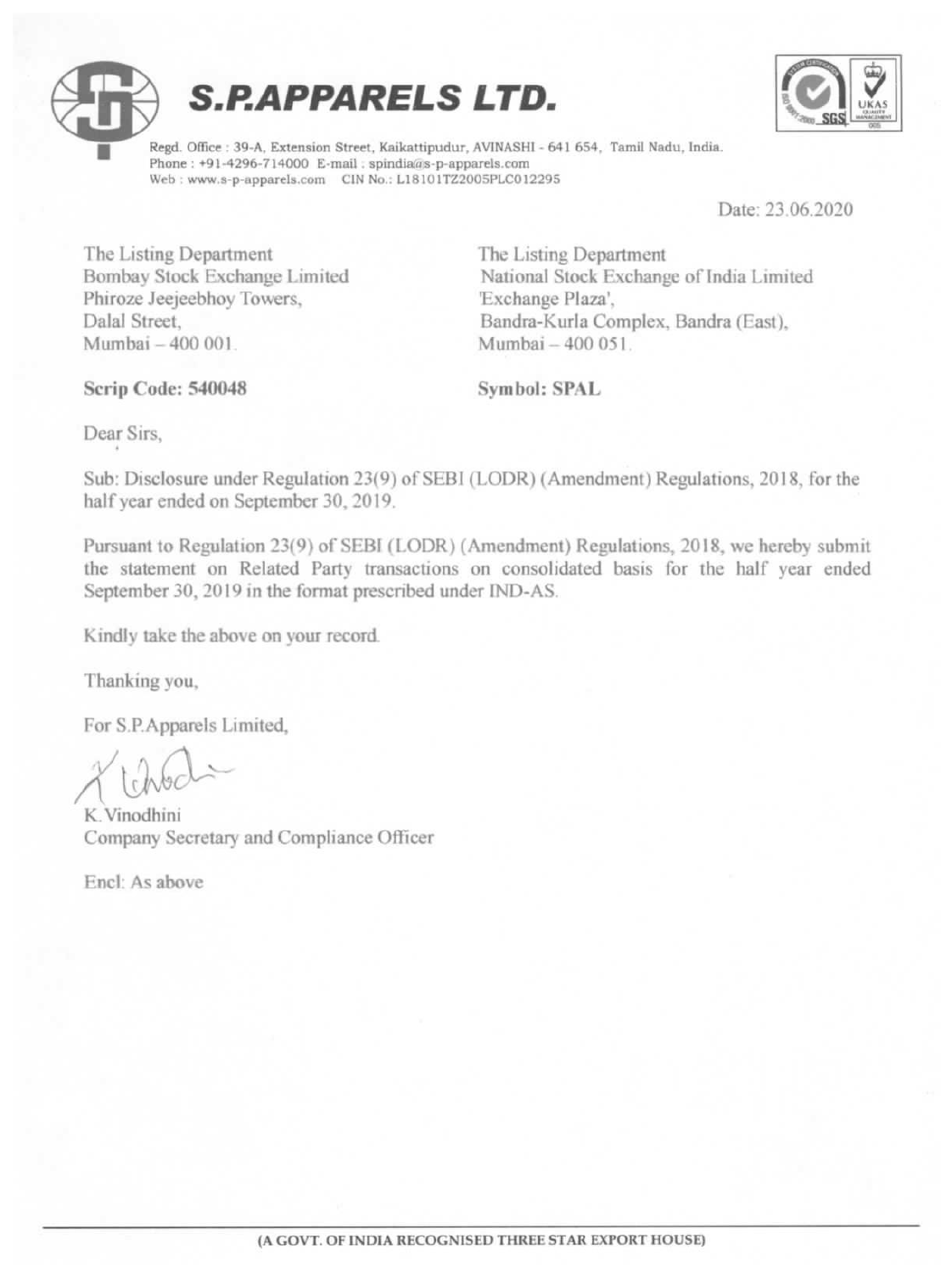



 $\begin{tabular}{l} \bf Regd. \it Office: 39-A, Extension Street, Kaikattipudur, AVINASHI - 641 654, Tamil Nadu, India. \label{tab:1} \bf Phone: +91-4296-714000 E-mail: \bf spindia@s-p-apparels.com \\ \bf Web: www.s-p-apparels.com \hspace{20pt} C0180lidated Statement of Related Party Transactions \\ \end{tabular}$ 

(A) Relationships

### Subsidiary Companies:

- I. Crocodile Products Private Limited
- 2. S.P. Apparels UK (P) Ltd

# Enterprises owned or significantly influenced by Key Management Personnel or their

- 1. Poomam Enterprises Private Limited
- 2. S.P.Textiles
- 3. S.P.Lifestyles
- 4. SP Superfine Cotton Mills Private Limited

# Other Related Parties with whom transactions have taken place during the year

### Key Management Personnel

| relatives                                    | Enterprises owned or significantly influenced by Key Management Personne    |
|----------------------------------------------|-----------------------------------------------------------------------------|
| 1. Poornam Enterprises Private Limited       |                                                                             |
| 2. S.P.Textiles                              |                                                                             |
| 3. S.P.Lifestyles                            |                                                                             |
|                                              | 4. S P Superfine Cotton Mills Private Limited                               |
|                                              | Other Related Parties with whom transactions have taken place during the yo |
| $-$ NIL                                      |                                                                             |
| <b>Key Management Personnel</b>              |                                                                             |
|                                              | 1. Mr.P.Sundararajan - Managing Director                                    |
| 2. Mrs.S.Latha                               | - Executive Director (Wife of Mr.P.Sundararajan)                            |
| 3. Mr.S.Chenduran                            | - Whole Time Director (Son of Mr.P.Sundararajan)                            |
| 4. Mrs.P.V.Jeeva                             | - Chief Executive Officer - Garment Division                                |
| 5. Mr. V. Balaji                             | - Chief Financial Officer                                                   |
| 6. Mrs.K. Vinodhini                          | - Company Secretary and Compliance Officer                                  |
| <b>Relatives of Key Management Personnel</b> |                                                                             |
| 1. P.Velu Samy                               | - Brother of Mr.P.Sundararajan                                              |
|                                              | 2. P.Ashokaraman - Brother of Mr.P.Sundararajan                             |
|                                              |                                                                             |
|                                              | (A GOVT. OF INDIA RECOGNISED THREE STAR EXPORT HOUSE)                       |

## Relatives of Key Management Personnel

- 1, P.Velu Samy Brother of Mr.P.Sundararajan
- 2. P.Ashokaraman Brother of Mr-P. Sundararajan